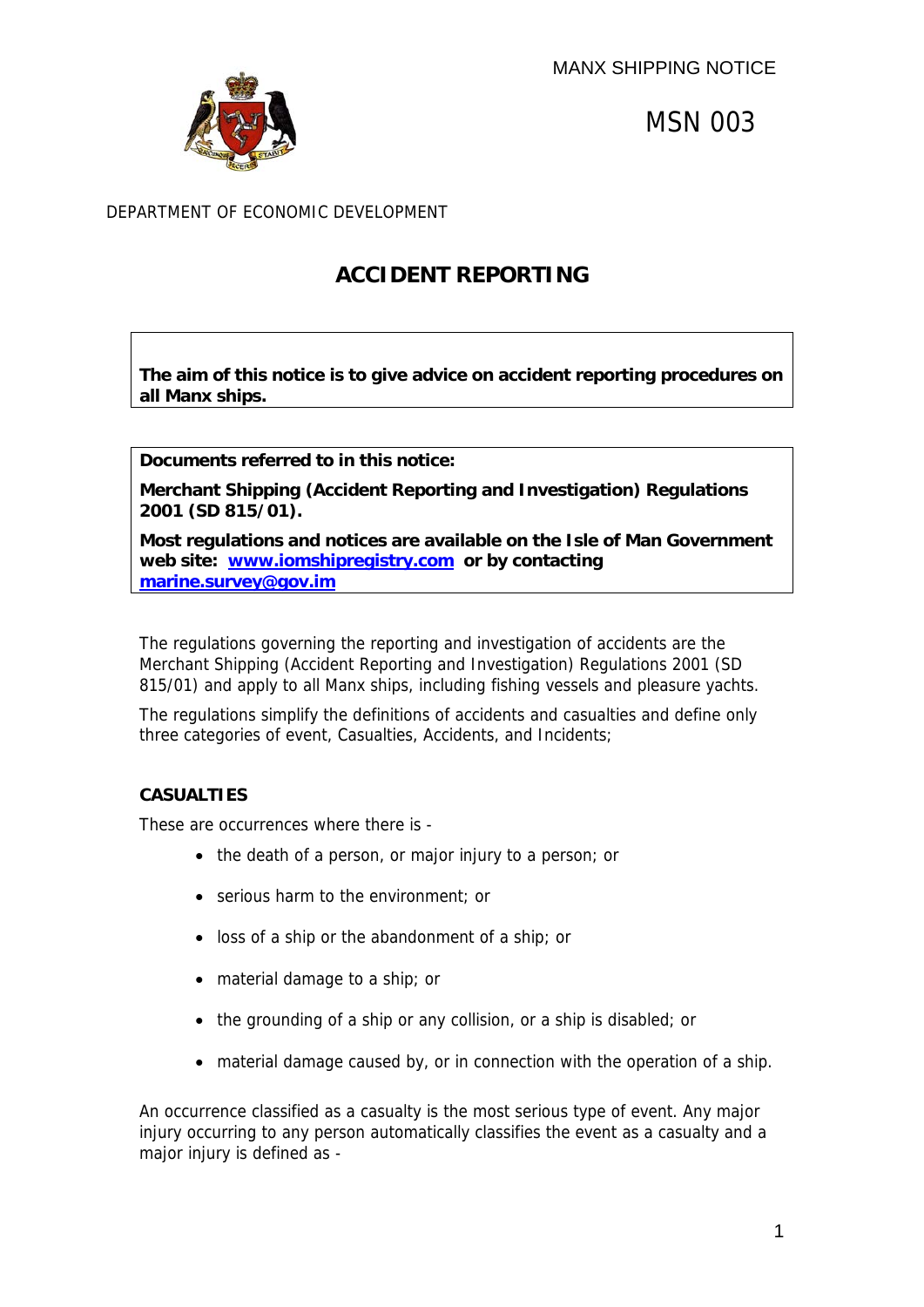- any fracture (other than to fingers or toes); or
- any loss of a limb or part of a limb; or
- dislocation of the shoulder, hip, knee or spine; or
- loss of sight (temporary or permanent); or
- penetrating eye injuries; or
- other injuries leading to hypothermia or unconsciousness, requiring resuscitation, or admission to hospital or an offshore sick bay for more than 72 hours.

Reports of casualties are required to be sent to the Isle of Man Ship Registry "as soon as is practicable by the quickest means available". In general the quickest means available will be in the form of an e-mail with any attachments or a fax transmission giving the basic facts and sent as soon as possible, followed up by the sending in of the accident report form by the quickest means available as soon as it is completed.

"Material Damage", like a major injury, automatically classifies the event as a casualty and material damage is defined as damage to the structure, equipment or fittings of the ship which -

- requires immediate repair before the ship is able to continue in service, or
- which involves a breach of the hull or cracking etc. which affects the ship's structural integrity, or
- which involves damage to machinery or other equipment which is safety equipment or which is essential to the operation of the ship and thus prevents the ship from operating as designed.

## **ACCIDENTS**

These are defined as an event of less seriousness than a casualty and include -

- falls overboard;
- fires and explosions;
- the collapsing or bursting of any pressure vessel, pipeline or valve or the accidental ignition of anything in a pipeline;
- the collapse or failure of any lifting equipment, access equipment, hatchcover, staging or bosun's chair or any associated load-bearing parts;
- the uncontrolled release of any harmful substance or agent;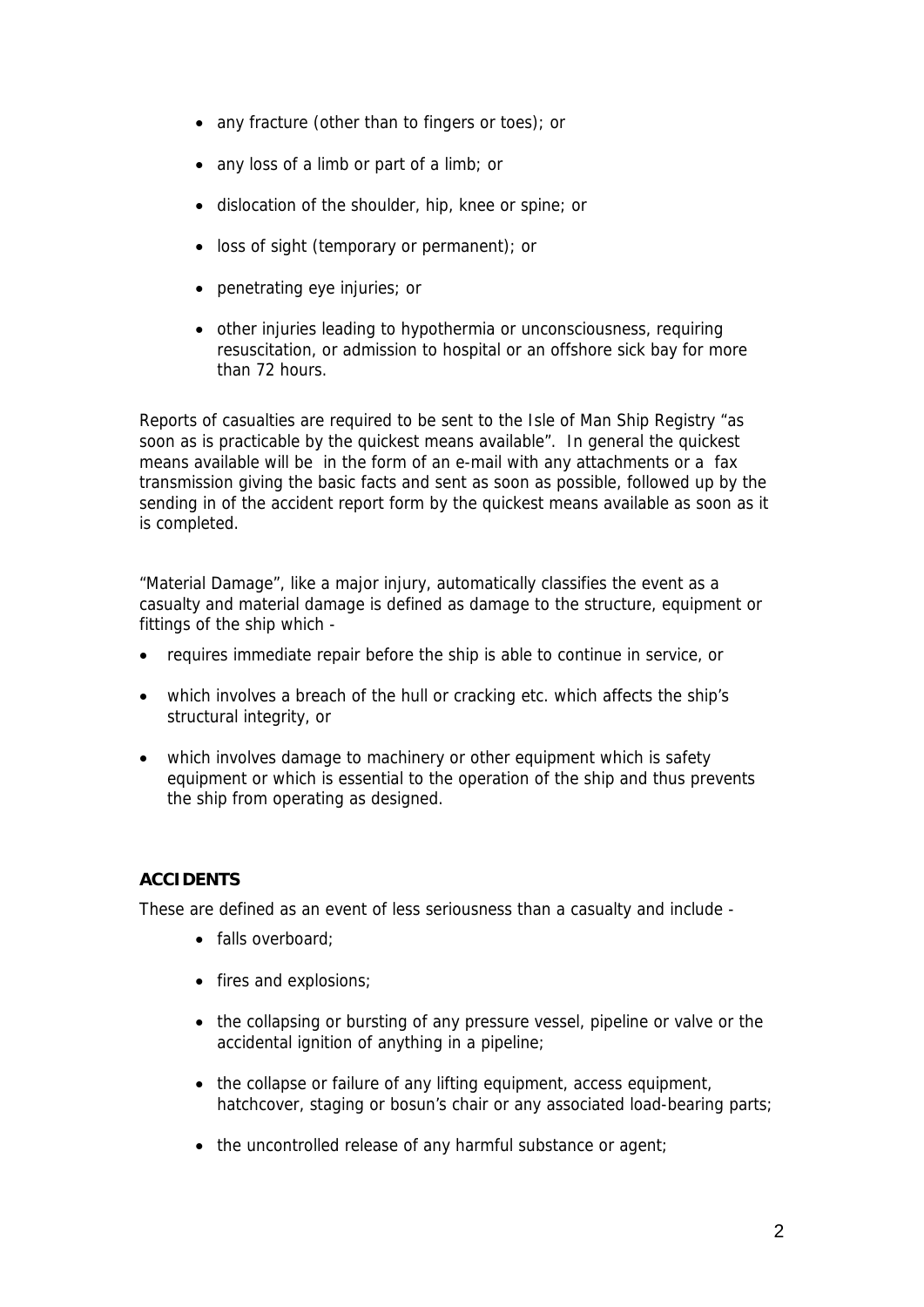- any collapse of cargo, unintentional movement of cargo sufficient to cause a list, or loss of cargo overboard;
- snagging of fishing gear resulting in the vessel heeling to a dangerous angle.
- any contact by a person with loose asbestos fibre without wearing the appropriate protective clothing.

Any of the above are classified as accidents, however if any of these actually result in a major injury then the classification is upgraded to casualty. Similarly, while a fire is classed as an accident, if it causes material damage to the ship, then (because material damage classifies the event as a casualty) the event is upgraded to a casualty.

Thus a crew member falling overboard who is successfully recovered unharmed is an event classified as an accident. If, on the other hand, the person overboard dies, requires resuscitation, or dislocates his shoulder in falling overboard, then the event is classified as a casualty.

Accidents are required to be reported to the Isle of Man Ship Registry as soon a possible and by the quickest means available. The completed accident report has to be sent to the Isle of Man Ship Registry within 24 hours of the vessel's next arrival in port.

## **INCIDENTS**

These are the least serious types of event and include all other events which do not classify as casualties or accidents and "incident" also includes "near misses" or events which could have led to accidents or casualties.

Incidents are required to be reported to the Isle of Man Ship Registry on the accident report form before departure from the next port.

To accompany the new legislation the Isle of Man Ship Registry has also issued a revised format of the accident report form known as Form ARF-1. The new accident report form is available in two formats, either in a printed form or on computer disc. Copies of the computer disc version are available at a small cost from the Isle of Man Ship Registry. Ships, Managers and owners may make unlimited copies of this for distribution to their fleets if required although Copyright remains with the Isle of Man Isle of Man Ship Registry. The computer version will work with Windows based software applications.

Users should access the drive containing the disc, double click on the file (ARF1.exe) and the accident report form will load and open. The form can be printed out as a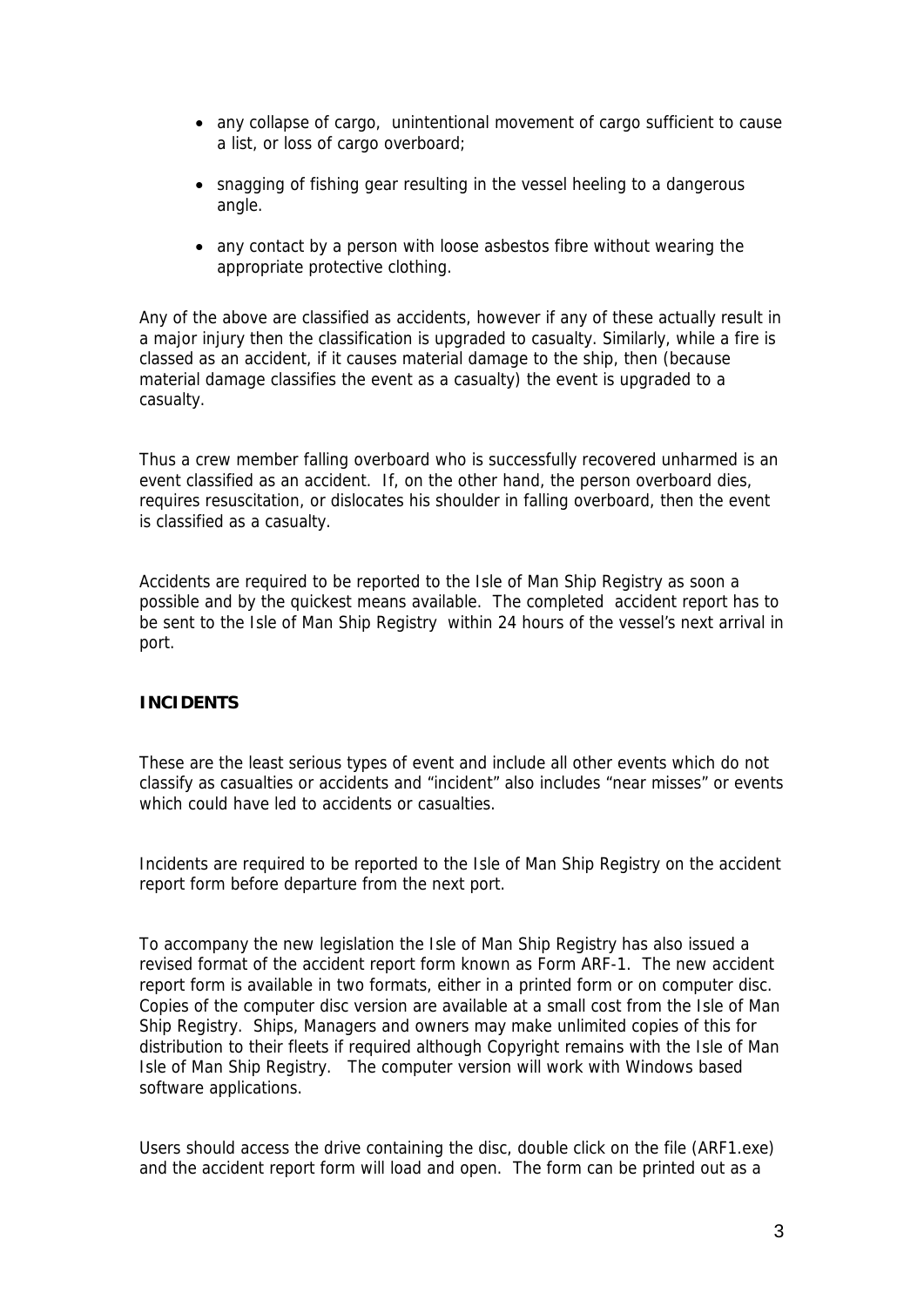blank version for hand completion if required or it can be completed on screen and printed out once it is filled in. The TAB key operates to move between fields. If completing the form "on-screen" there are drop down lists to use in selecting each category. If printing out a blank form for hand completion, the appropriate box can be ticked. When the form is open on screen a context sensitive help text appears to the right. Ships which have e-mail facilities can click the "E-mail button" at the top of the first page when the form is complete. This will automatically send the contents of the form to the Isle of Man Ship Registry. At the same time the ship will be able to save the contents on their own computer for records if required.

The new accident report form removes the need for the separate list of codes (ARF/1G) as each entry is printed in full on the form. It is only necessary to tick, or put an X in the appropriate boxes to complete the form.

The new regulations also allow the possibility of the Isle of Man Ship Registry accepting Company Accident reports on Company forms rather than the ship being required to complete two versions, one on the ARF-1 and one on the Company form. Companies who wish to use their own forms should submit a copy to the Isle of Man Ship Registry where it will be assessed for compatibility with the data which the Administration requires.

If it is compatible the Administration will advise the Company and thereafter they may submit a copy of any accident reports on the company form to the Administration.

To further simplify matters, the old requirement to complete and return form WRE-1 in cases of casualties is removed. From now on there will only be the single form ARF-1 for all events. In the event of a casualty, which would previously have required submission of a WRE-1 form, the correct procedure will now be to provide sufficient details on the accident report form or in a separate sheet or sheets attached to it. In particular it will be necessary to include in the report sufficient details so that the following can be identified where appropriate -

- The location, time and weather, sea and tide conditions at the time.
- The condition of the ship draught, loading condition, cargo etc.
- Third party involvement pilots, other ships, tugs, etc.
- Ships course, track, speed, status of navigational aids and steering.
- Main engine and auxiliary machinery status.

There is a legal requirement for the master and the ship's operator to examine the circumstances of every casualty, accident or incident. In most cases the submission of the accident report form will satisfy this requirement. In certain cases depending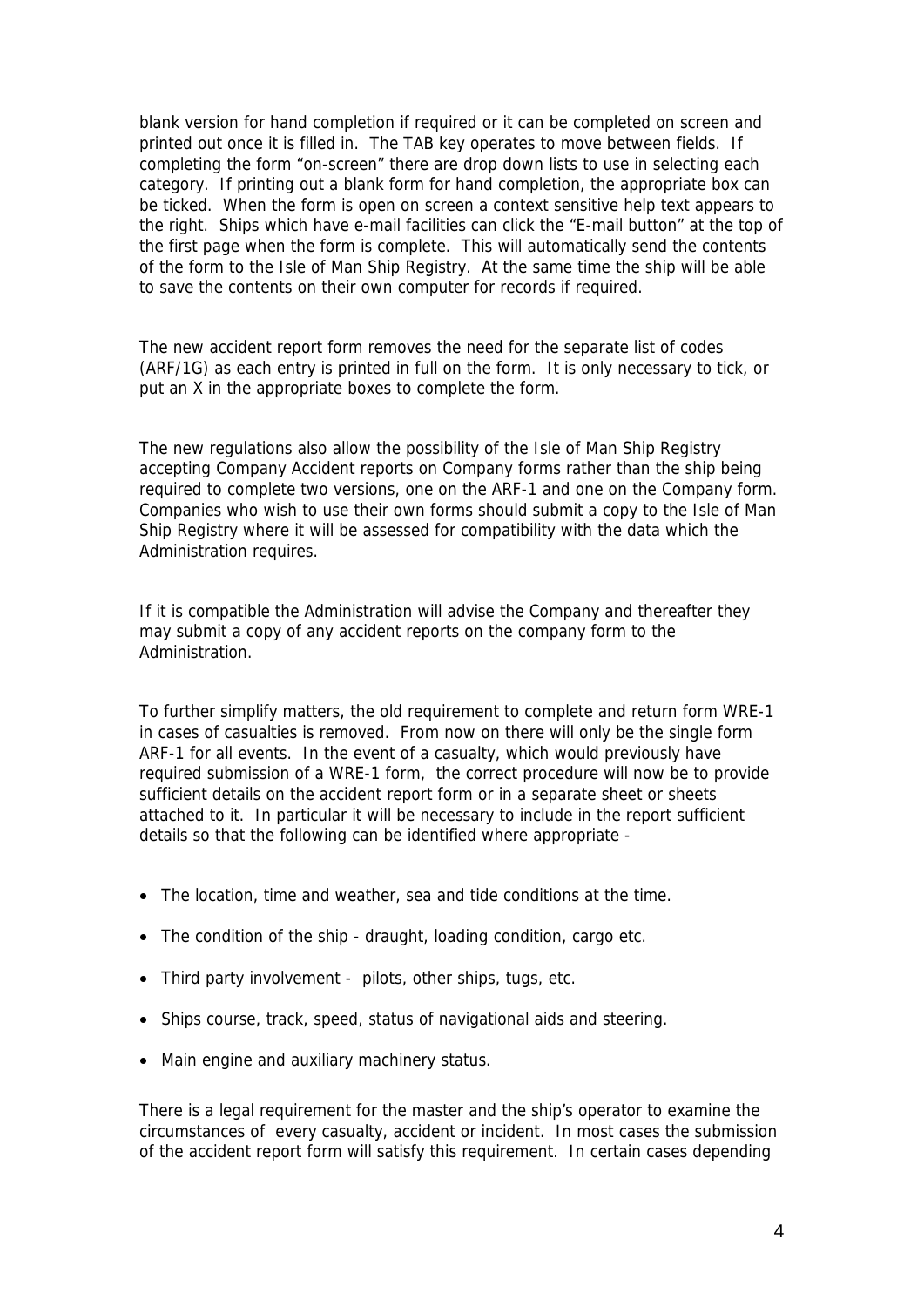on the event, the Isle of Man Ship Registry may ask for further reports on the event and the operator or the master are required to provide this further information.

All accident reports and additional reports are confidential to the Isle of Man Ship Registry and they will not, so far as it is within the power of the Department, be released to other parties. The data from accident reports are entered in the Isle of Man Ship Registry's database and used for statistical analysis of accident trends. The regulations also make it clear that reports on accidents made to the Isle of Man Ship Registry cannot be used in evidence against the maker in any proceedings.

It is for the Isle of Man Ship Registry to decide, on receipt of any casualty, accident, or incident report, whether or not to undertake a more comprehensive investigation. If a Isle of Man Ship Registry investigation is commenced it can only be for the purpose of determining the circumstances and causes and improving safety at sea, not for the purposes of apportioning blame.

A Isle of Man Ship Registry surveyor will normally be assigned to the investigation and the ship's operator and master are required to preserve as far as possible all records, documents and other items which might have a bearing on the event until such time as the assigned surveyor has finished with them.

The Department, on completion of any investigation will produce a report and will, where necessary give key persons involved an opportunity to see and comment on the final draft before it is published. During an investigation, persons involved will be asked to make statements. These remain confidential between the maker and the Isle of Man Ship Registry and the regulations make it clear that these cannot be used for any other purpose.

#### **COMPLETING THE NEW ACCIDENT REPORT FORM**

**Page 1** of the new form contains basic information on the ship, the company and the date of the event. Near the top of the page is a section where the event must be classified as either a casualty, an accident, or an incident. Use either the drop down box "on-screen" to select one category, or write in the correct category if completing the form by hand.

There is a box for the number of persons injured. If one or more persons have been injured then enter the number in this box. In the case of events where more than one person in injured a separate accident report form needs to be completed for each person. The front page of each form will be identical but the other details will vary depending on the persons injured.

The first section defines the place where the event happened, either select from the drop down list or ( if completing a printed blank by hand) place a tick (or an "x") in